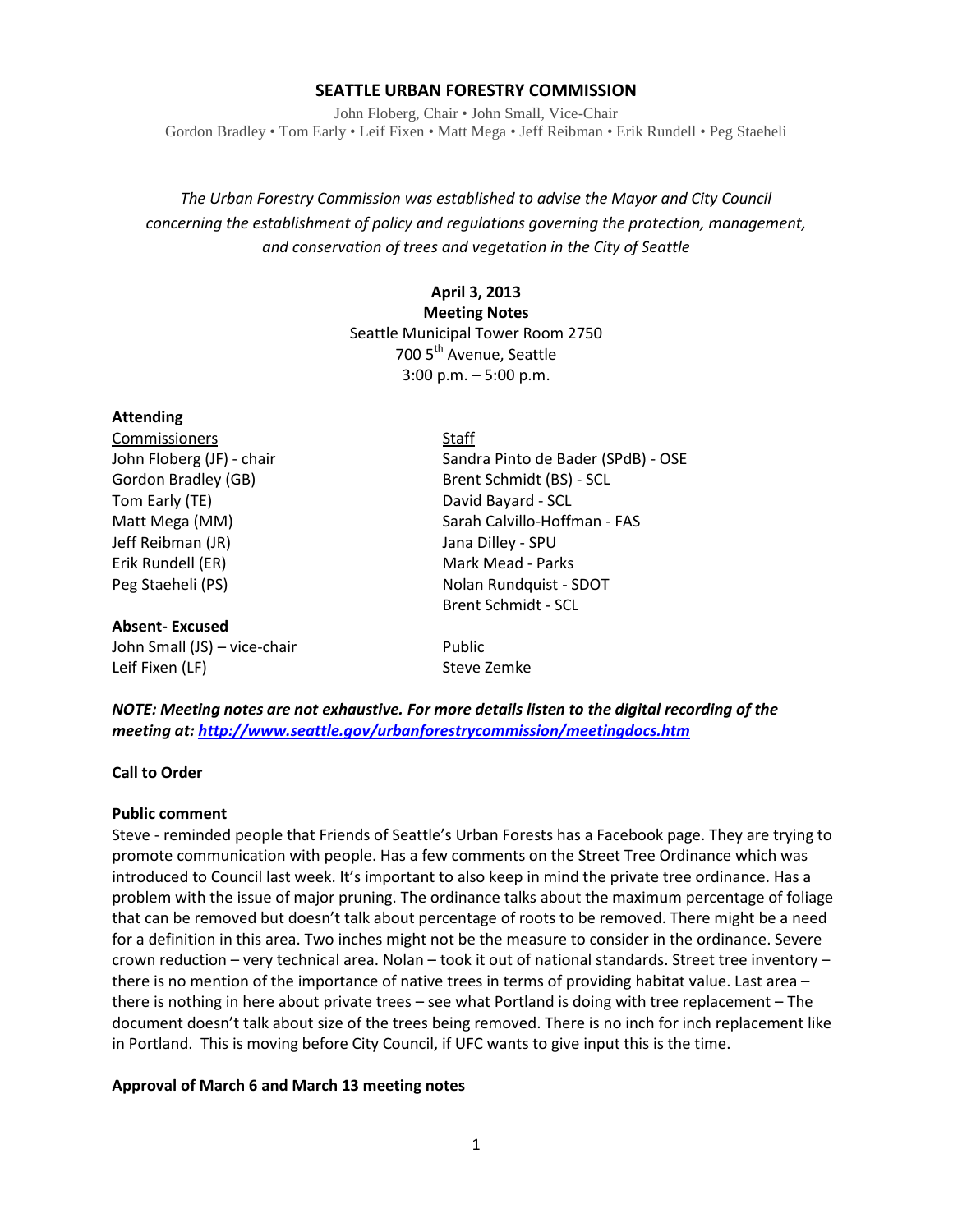**ACTION**: **A motion was made to approve the March 6 meeting notes as amended. The motion was seconded and carried.** 

**ACTION**: **A motion was made to approve the March 13 meeting notes as written. The motion was seconded and carried.** 

### **2012 UFMP Progress Report and 2013 Work Plan**

UFMP 2012 progress report:

GB – It's hard to get a sense of what the magnitude of accomplishments compared to the goals. When the report talks about number of trees maintained there is no context in terms of what percentage of parkland trees we are talking about.

JF – With the Green Seattle Partnership it looks like things are going quite well but you wouldn't know that without context being provided. Some of this could benefit from setting the context.

PS – could it be that you change it to clarify.

JF – would be great to have a green light – red light approach.

Mark – the level of detail you want to see is a matter of looking at the amount of information that you put in a report of this type. Accomplishing the work of GSP is supported by multiple partners.

JF – is it possible to set the context?

JR – I think this is a city-wide summary of all departmental actions. A lot of this could be easily put in context with a quick parenthetical explanation.

JF – when looking at this numbers I wonder how this is helping reach the ultimate canopy cover goal.

JR –It would be unrealistic to attach a canopy impact to reLeaf. Would it be canopy impact today or in the future?

GB – some of the measures would be more difficult to put into context. The number of volunteers, what's the goal and how the accomplishment feeds into that.

Mark – industry standard for pruning is 5-years. We maintain trees based on budgets, we are currently on an 18 year cycle. We've discussed this in the UFMP and Budget Issue Papers. Don't have an accurate measure of the impact maintenance has on tree health. That's one of the issues in the field of urban forestry.

JR – I assume that maintenance is dedicated to developed parkland and for forested parklands you don't prune.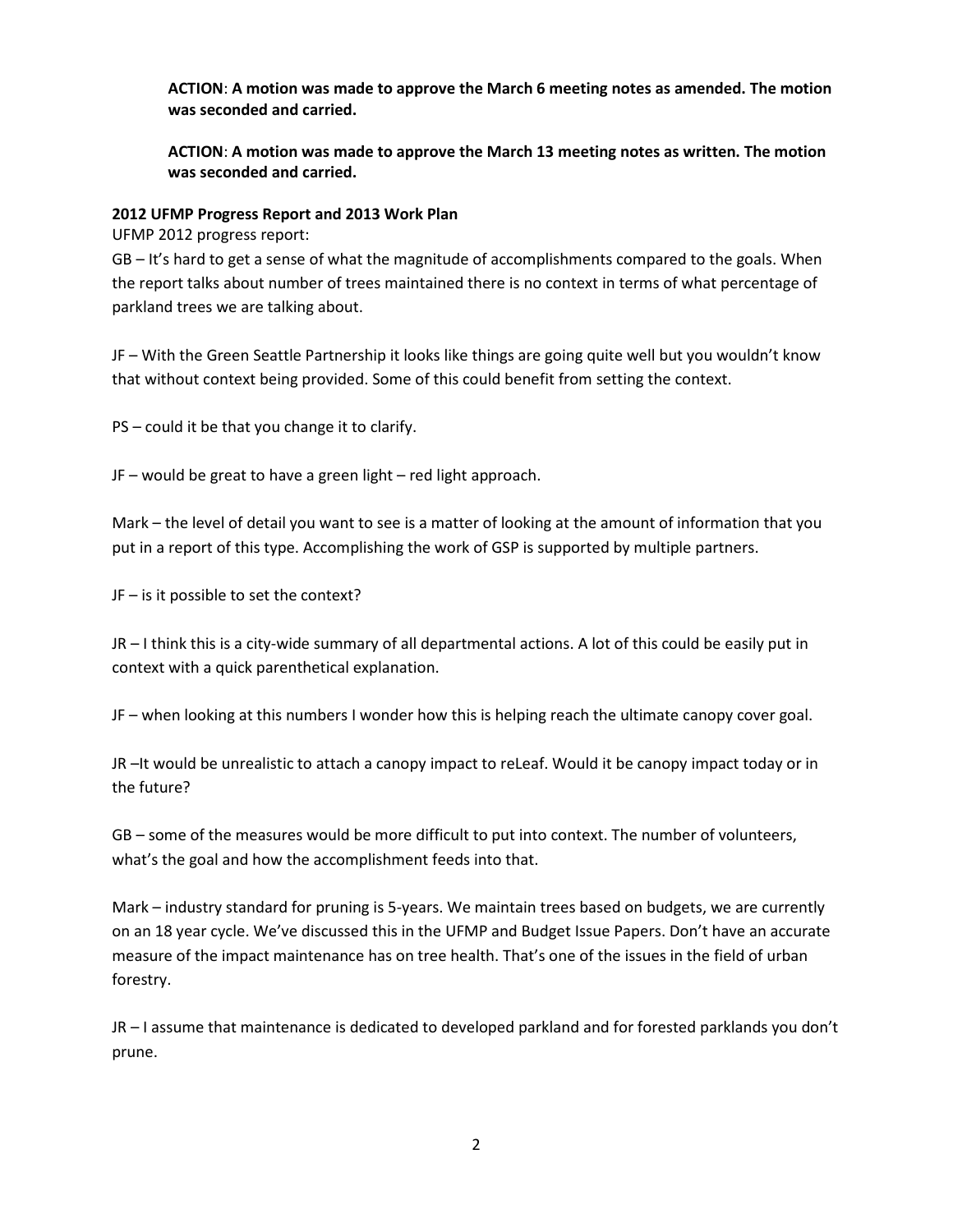Mark – we do hazard tree mitigation and do tree trimming along properties. Don't have a regular program to that.

JF – Curious about the pruning cycle for SCL. We have 18 years for Parks and 14 years for SDOT. We will probably hear about it during SCL's budget briefing coming next in the agenda.

JR – it seems like this is not necessarily a progress report for the 30 year progress. It's more for the goals for the year. Larger context should be set at the time when goals are being established.

JR – for example, the 18 year pruning cycle is something to discuss when budgets are being discussed.

JF – good working agenda item for later in the year if IDT is amenable.

2013 Workplan:

PS – high level question: when we give a dollar figure in the budget how is that different than when you say 'within existing staffing resources'?

SPdB – when there is a line item in the budget dedicated to the work described, then we state it as a number. The rest of the work is considered to fit inside the salary of current staff.

JF –Within existing staff resources, the question is what the amount being allocated for this work is? In order for Seattle to sell UF program it might be a good idea to aggregate that number. It could also be a bad thing to do if something is highlighted and then it's left out.

PS –What are we going to report to the public that we spent on UF? Is it like 1% for the arts? Is there roughly a % for SDOT that is spent on vegetation and trees? That might be an exercise that is not within staff resources.

TE – Is establishment and maintenance part of the tree unit cost for the capital project?

Nolan – sometimes we get maintenance for establishment, but after the project is closed out we are not given extra funds for O&M.

JF – is that a problem?

Nolan – yes.

PS – this could be a 2013 task to then make a recommendation for 2014 recommendation.

TE – how to identify capital project budget and expenditures as well as upcoming maintenance program needs.

JF – we can recommend it but if it's not funded.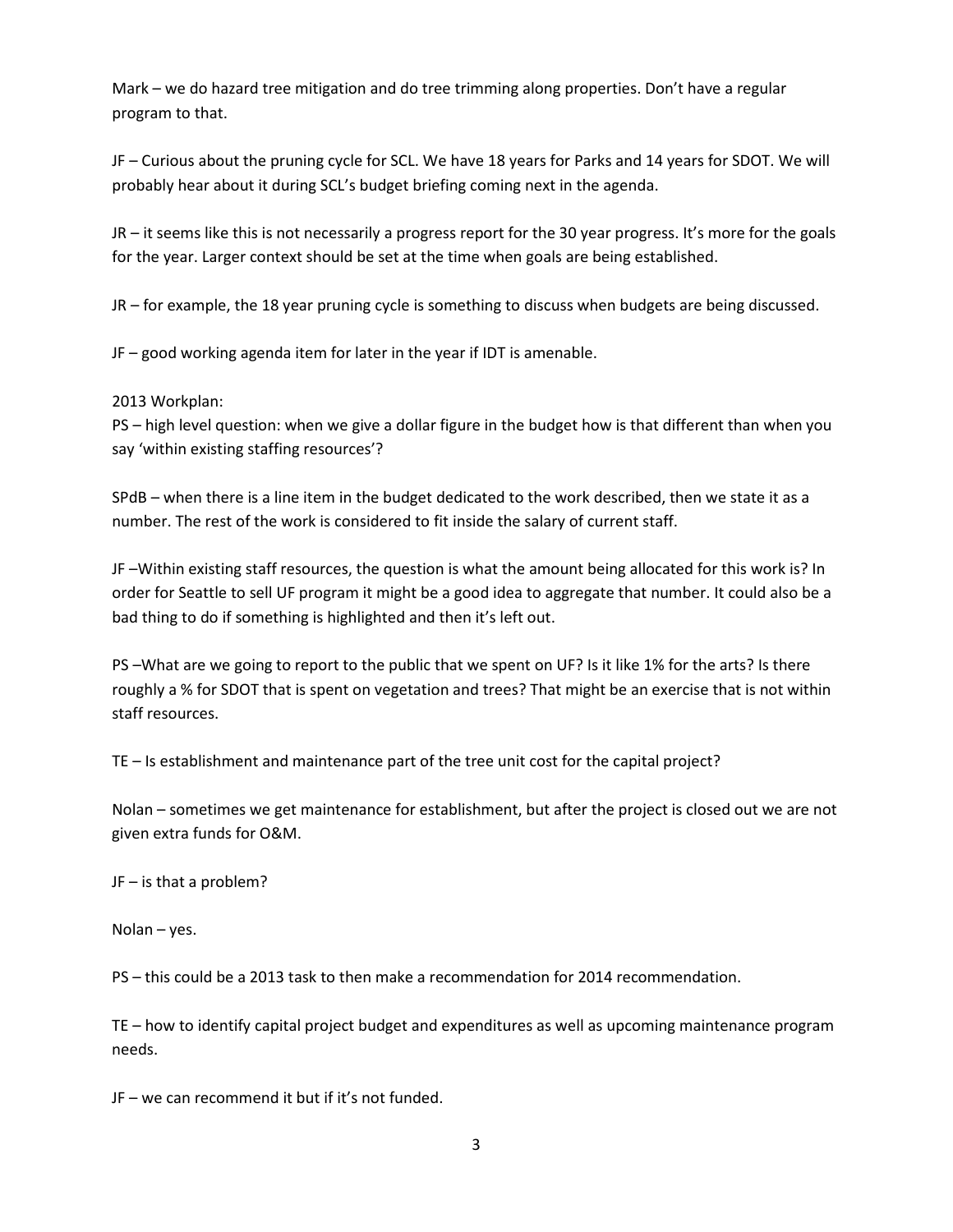TE – it would be helpful to identify the lack of funding that follows capital projects.

PS – could be an evaluation of tradeoffs to use certain funding for tree planting for example in SDOT, do an undeveloped ROW planting where maintenance is more likely. TE – provide staff training on tree protection practices.

Include in the May agenda – recommendations on UFMP 2013 Work Plan.

# **SCL Budget presentation**

Brent – We just received certification as a Line City USA. Took several months last year to go through the process to show that we educate our workers, do tree planting, follow ANSI ISA standards and BMPs for transmission work and tree work.

GB – Arbor Day Foundation is reaching out to entities that impact trees. UW is a Tree Campus.

Brent – wanted to clarify Peg's question on our budget. Under \$5M includes transmission dollars; most of that money goes to contractors for vegetation work. Some of the work includes notification and assessment. To answer John's question, utility pruning budgets tend to swing up and down. Until 2008 budget was hot-spotting and addressing hazards. In 2008 there was a major storm and management committed to a three-year cycle. I can see the difference, in areas where trees are just getting under the wires is very different from maintenance being done on trees that have not been touched in a long time or poorly pruned in the past. Historically budget cycles swing.

Hard to separate how much we are spending in the City and other suburban areas. Feeder systems run from a sub-station into neighborhoods and are based on growth patterns from the past and cross city lines. 159 feeders, try to get around them every three years. Managing that ROW is inside the \$5M.

Work is feeder-based. Have 3 contractors. Cost per mile and cost per site. Nationwide 7% is side trimming. We do 70% of our work as crown reduction (we have more of an impact than most utilities).

Urban Tree replacement program partners with SPU to support the reLeaf program with \$80,000; partners with SDOT for neighborhood street tree plantings for \$75,000; and provides tree replacement certificates for removed private trees with a value of \$75.00/tree.

ER – how many certificates are issued per year?

Brent – varies, before they were done for transmission lines. The number of certificates doesn't represent number of trees cut down because they are given to people who want them. It takes sometimes more than one year for those to come back.

TE – for transmission and distribution lines?

Brent – yes. Some of our system runs through back yards.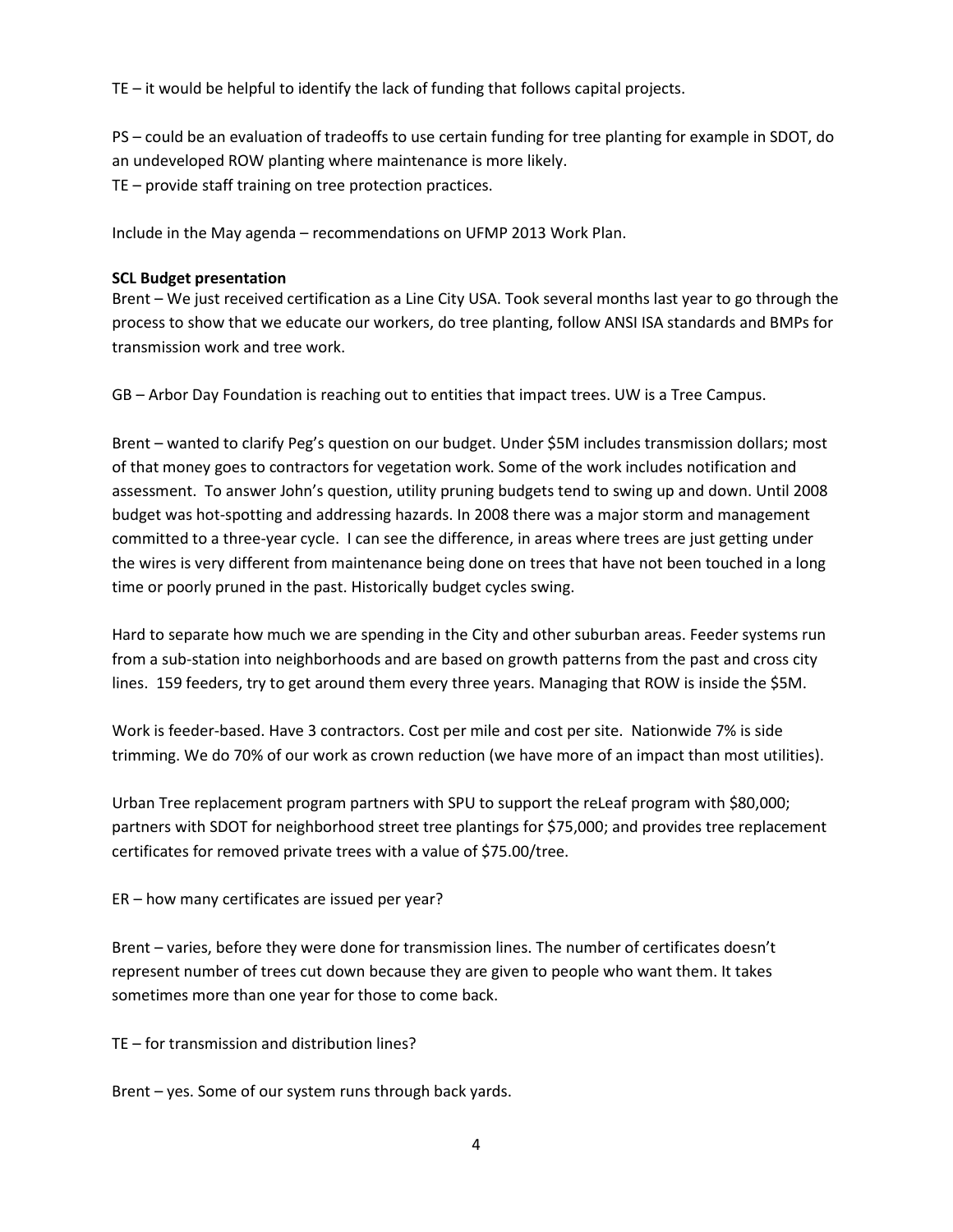PS – regarding the dollars spent on distribution tree maintenance, could you take a look to see if removing those trees at a faster rate would reduce tree trimming costs in future years?

Brent – we are having that type of discussion every year.

JF – after this meeting are you going to refine the \$5M figure?

Brent – yes, we can make it clearer.

JF – it's difficult to figure out how much you are spending in the City. Will you give it a shot?

Brent – not at this time. Most of the records are pen and paper.

PS – This would be a good thing to get into the UFSP action agenda. (Sandra to ask Brent for language). Automate data gathering of work done. Do advanced planting now for later removals.

GB – In the report we just hear we asked for context. You are saying that you have 1,785 miles of lines and you are working on roughly 600 each year, that means you are going through the system every three years, correct?

PS – IT guys could determine how many miles are in Seattle and get an average cost per mile to figure out how much is being spent in Seattle.

Brent – it depends on the mix of feeders. Industrial areas have fewer trees but you are still counting the miles.

JR – when you are rotating through your network, do you focus on geographical area?

Brent – we prioritize areas with higher number of outages.

JR – you are not working by quadrant.

PS – how do you compare to PSE in terms of data gathering?

Brent – I haven't seen their data lately.

JF – looking at inviting people from Portland to visit us.

GB – if Sandra could lobby for funding for the UFC going to Portland.

TE – have you advertised trees available for planting?

Brent – yes, and interest increases.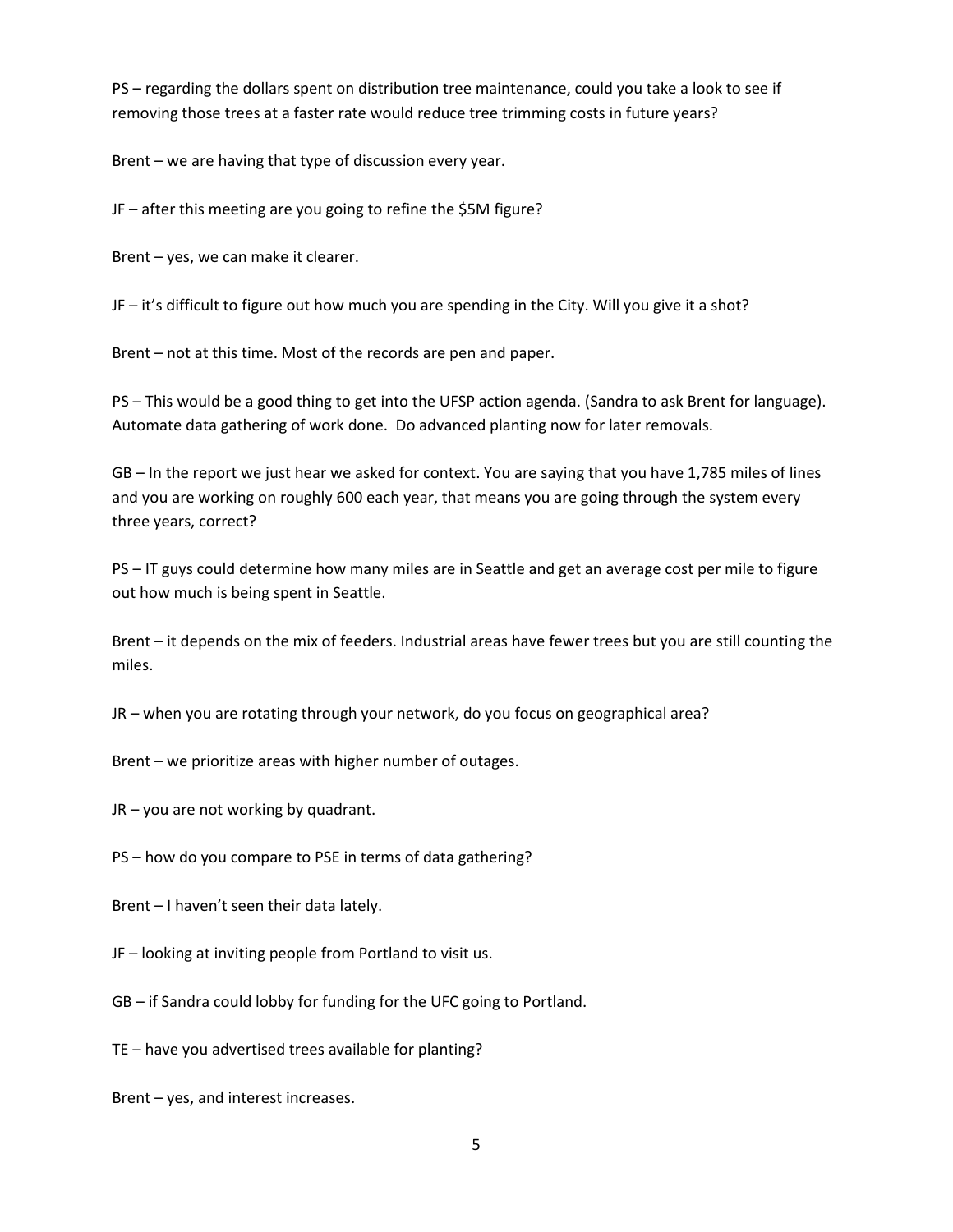PS – I have a neighbor that didn't agree with the scale of the pruning done by SCL. Are certificates offered for that?

Brent – yes, this is done on a case-by-case basis.

**Recommendation to DPD on tree preservation in small development projects – initial conversation** JF – Irene put together an email capturing the issues identified during DPD's presentation. WE are working on putting together a letter. What are most important points?

PS – train reviewers (for plan review) and inspection (for the field). Reviewers should be competent to evaluate tree protection plan and its feasibility in the project. Basic training should be that an arborist should be involved.

TE – keeping trees as a conscious element all reviewers are looking at.

PS – if they are saving the tree it has to be show in all the plan documents (with drip line). In all sheets.

JR – update plan standards to include any trees to be saved with drip line. Within plan in erosion control plan include tree preservation plan or notes area. Show things all the way through. Be part of the civil plan standards (would say, identify existing tree to remain, protection, and practices that will be implemented in the field to protect the tree – show fence, how high, how far away, no excavation within this zone, etc.) Show a section if they are on a slope.

Civil plans should include tree protection notes and details. (City of Seattle site planning notes).

MM – need an audit process to see if the review is being done.

PS – a letter from UFC to DPD would help brush up on this training.

JR – it would be most powerful to propose BMPs for review to be implemented:

- DPD arborist (or arborist supporting from other department) train reviewers when to use consultation tree resources
- How to evaluate tree protection plan to see if it's adequate and viable within the context of the larger development

Field inspection staff should be trained to evaluate the tree protection plan implementation and should be flagged as an item to be in place before excavation would begin. Add to pre-construction check-list.

Differentiate three levels of trees: Trees being protected Exceptional trees being protected and Trees being used for Green Factor

Peg will put together a first draft. Jeff to review.